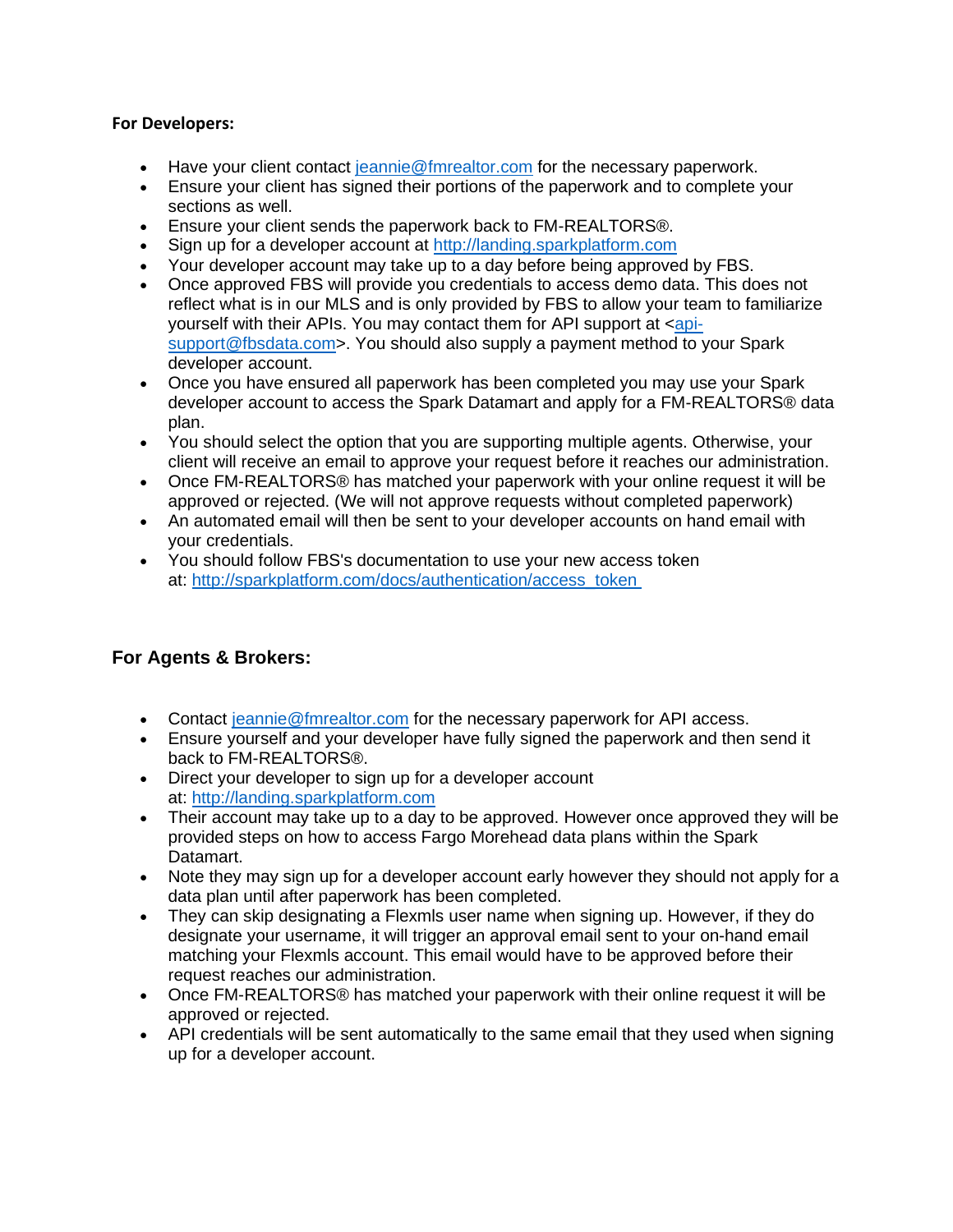# **Participant Data License Explainer**

What follows after this page is FMRMLS's Participant Data License. This "explainer" is not part of the agreement and is not legal advice; it is provided to help answer common questions and guide your review of the agreement.

- FMRMLS is participating in a subscription service with Larson Skinner PLLC to license model agreements. In this agreement, you'll see a version number and an indication whether the body of the agreement has been modified from the model version (which FMRMLS is free to do in its business discretion). If the body of the agreement is modified, you'll see the word "modified" after the version number; if it's not, you'll see "not modified" after the version number. (Note, FMRMLS may have custom signature blocks and contact information requests without indicating the agreement has been "modified.")
- This agreement is only for the following uses: IDX, VOW, Broker Back Office, Valuation, and a brokerage's return of their listing data they submitted to the MLS ("Participant Data Return" in the agreement). Brokerage may choose the permitted uses on the signature page of the agreement. No other use of data is permitted.
- Vendor may use listing data only to support the Brokerage and Sales Licensee(s) (if any) that sign this agreement and any exhibit or addenda to it, and only for the permitted uses the Brokerage and Sales Licensees choose.
- Failure to follow the requirements above could result in Brokerage, Sales Licensee, and Vendor losing access to MLS data and systems under this agreement, any similar agreement, and other means for accessing MLS data.
- All Brokerage, Sales Licensee, and Vendor parties are responsible for each other's actions under this agreement.

Brokerage, Vendor, and Sales Licensee should seek legal advice if they have questions about this agreement.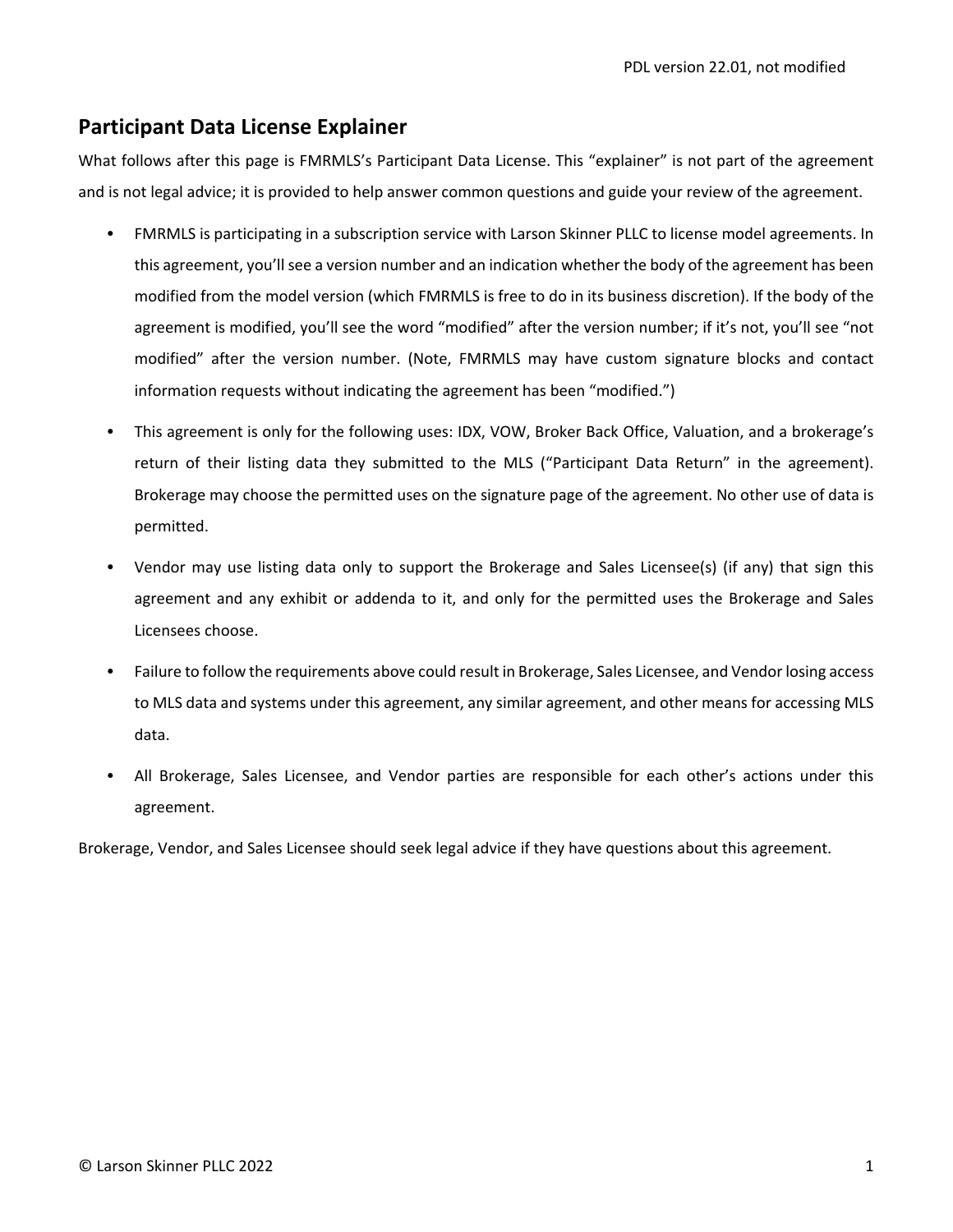PDL version 22.01, not modified. © Larson Skinner PLLC 2022

This Participant Data License ("**Agreement**") is entered into by Fargo‐Moorhead Area Association of REALTORS® RMLS ("**FMRMLS**"), with offices at 1535 42nd Street South, Suite 300, Fargo, ND 58103; the real estate brokerage firm identified as "Brokerage" on the signature page below ("**Brokerage**"); the sales licensee(s) affiliated with Brokerage that are identified in Exhibit A and subsequently in any executed Addendum (collectively the "**Sales Licensee**"), if any; and the individual or entity identified as "Vendor" on the signature page below, if any ("**Vendor**").

## **1. DEFINITIONS**

**1.1 Authorized Users:** Collectively, the Brokerage, Vendor, and the Sales Licensee.

**1.2 Brokerage BBO:** Brokerage's use and display of portions of Licensed Data under the "broker back office" provisions of MLS Policies that (a) exposes Licensed Data and derivatives of it only to Brokerage and to Sales Licensee and their bona fide clients as established under state law; or (b) exposes Licensed Data and derivatives of it in marketplace statistical analyses and reports to the extent permitted by MLS Policies. "Derivatives" of Licensed Data include any subset of data or aggregation of values derived from the Licensed Data. The MLS Policies determine whether Brokerage BBO includes and permits Brokerage and Subscriber advertising or making representations about specific properties that are listed with other participants or that were sold by other participants.

**1.3 Brokerage Valuation:** Brokerage and Sales Licensee use and display of portions of the Licensed Data, possibly including other data, for an automated valuation model (AVM), broker price opinion (BPO), comparative (or comparable) market analysis (CMA), or similar product or service, provided it can fairly be characterized as a valuation of real property and only to the extent permitted by the "valuation" provisions of MLS Policies. Brokerage Valuation need not include any human judgment or analysis.

**1.4 Confidential Information:** Information or material proprietary to a party or designated "confidential" by the party and not generally known to the public that the other parties may obtain knowledge of or access to as a result of activities relating to this Agreement. Confidential Information includes, but is not limited to, the following types of information (whether in oral, visual, audio, written or other form): (a) all MLS Data, except to the extent to which this Agreement and the MLS Policies permit its disclosure; (b) IP addresses, access codes and passwords; (c) any information that FMRMLS obtains from any third party that FMRMLS treats as proprietary or designates as Confidential Information, whether or not owned or developed by FMRMLS; (d) any information designated as confidential or private by any applicable state, federal, local or other law, regulation or directive; and (e) any claims and evidence presented by any party in any arbitration under this Agreement. Confidential Information does not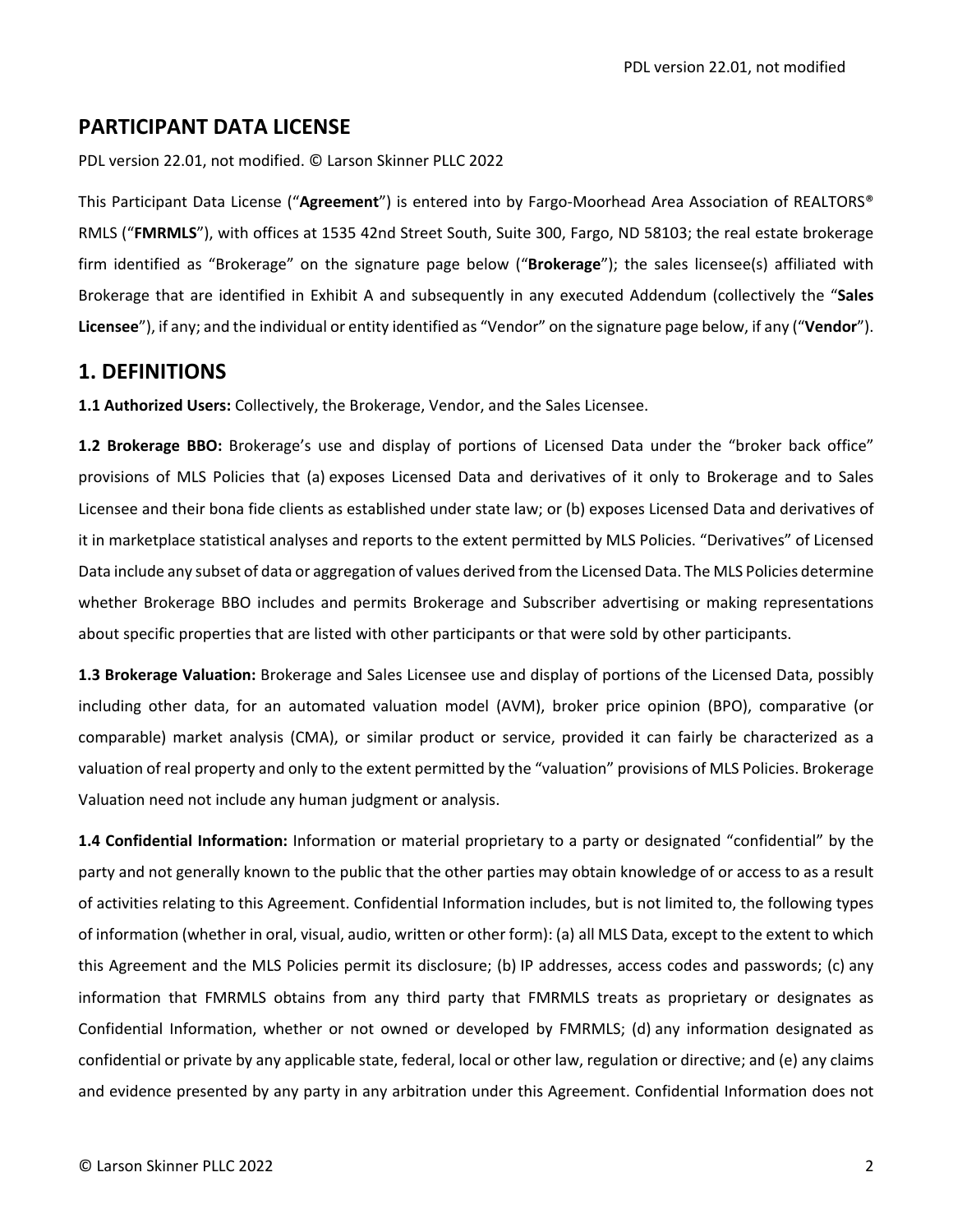include information that is or becomes publicly available by other than unauthorized disclosure by the receiving party, independently developed by the receiving party, received from a third party who has obtained and disclosed it without breaching any confidentiality agreement, or already possessed by the receiving party at the time of its disclosure.

**1.5 Data Interface:** The data transport or access mechanism that FMRMLS provides to Authorized Users to access Licensed Data.

**1.6 IDX:** Brokerage and Sales Licensee use and display of portions of the Licensed Data under the "internet data exchange" provisions of the MLS Policies.

**1.7 Licensed Data:** The subset of MLS Data that FMRMLS licenses for the Permitted Use. Where the subset of MLS Data is not specified in the MLS Policies, the Licensed Data consists of the same subset for each use by Brokerage that it does for other Participants that license the data for the same use.

**1.8 MLS Data:** Data (including text, photographs, media, and all other data in formats now known or developed in the future) entered into FMRMLS's databases by FMRMLS Participants and FMRMLS, or on their behalf, relating to (a) real estate for sale or previously sold or listed for sale or (b) identified or identifiable Participants or Subscribers.

**1.9 MLS Marks:** The trademarks, service marks, word marks, logos and distinctive marks of all other kinds, if any, that FMRMLS uses to identify its business.

**1.10 MLS Policies:** FMRMLS's rules and regulations and any operating policies promulgated by FMRMLS.

**1.11 Participant:** This term has the meaning given to it in the MLS Policies. For purposes of this Agreement, "Participant" does not apply to participants of multiple listing organizations other than FMRMLS. Where applied in this Agreement to Participants other than Brokerage, "Participant" also includes that Participant's affiliated Subscribers.

**1.12 Participant Data Return:** Brokerage's and Sales Licensee's use of those portions of the MLS Data that relate only to data and listings submitted, contributed, or input by Brokerage and its Subscribers.

**1.13 Permitted Use:** Any data use by Brokerage and Sales Licensee specified on the signature page and in Exhibit A for: Brokerage Valuation, Brokerage BBO, IDX, Participant Data Return, or VOW.

**1.14 Subscriber:** Any non‐principal broker or sales licensee affiliated with a Participant who is a "subscriber" as established in MLS Policies and permitted access to MLS.

**1.15 Use Location:** Any website URL, mobile application, or audio device (a means of audio delivery of IDX data authorized by MLS Policies) specified in the signature block at which Brokerage, Sales Licensee, or Vendor makes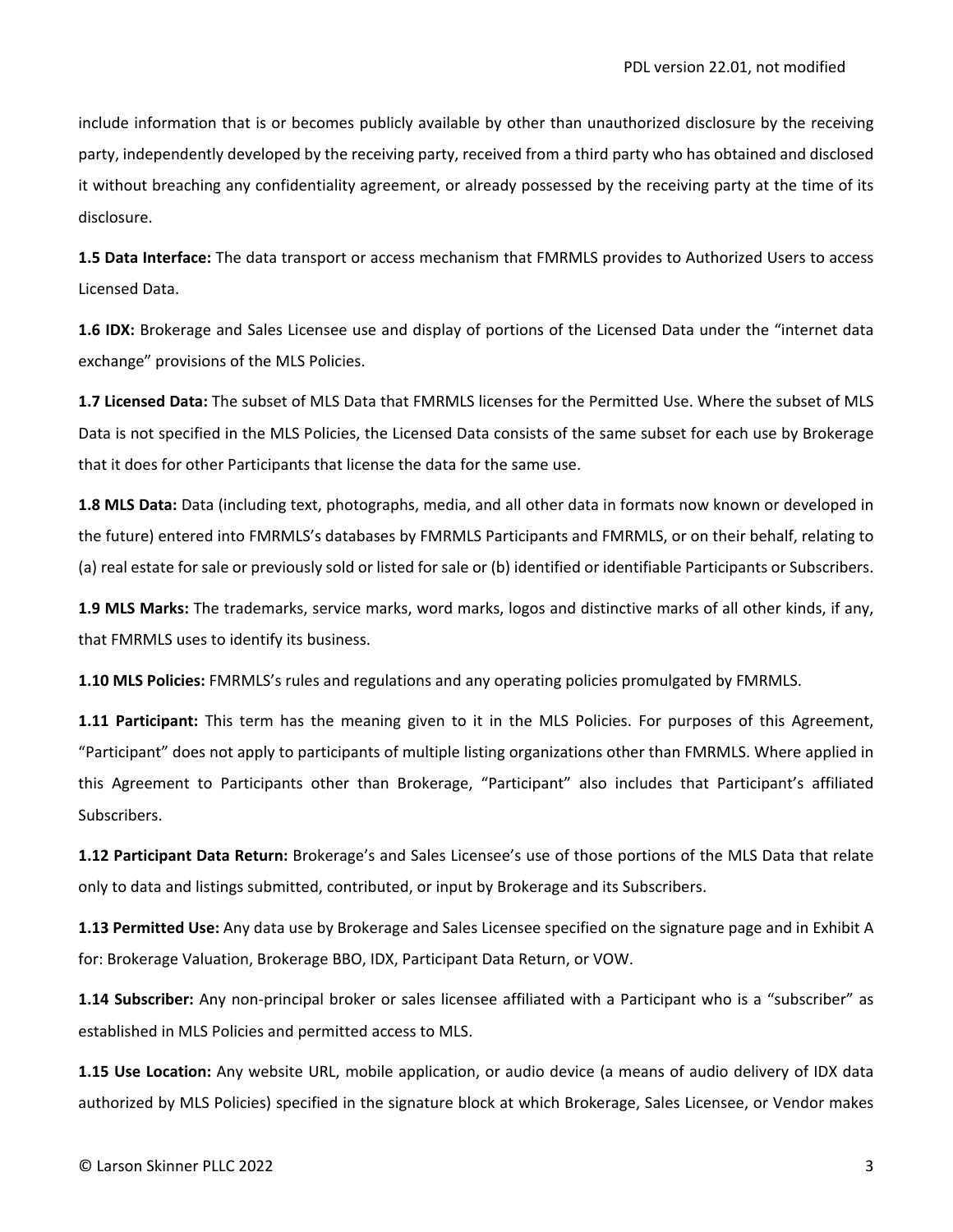Licensed Data available. Except as expressly provided in this Agreement, "Use Location" does not include mass‐ media display of any portion of MLS Data.

**1.16 URL:** The full website address where content is displayed. (For example, "WWW.JANESMITH.ABCREALTY.COM/XYZTEAM".)

**1.17 VOW:** Brokerage and Sales Licensee use and display of portions of the Licensed Data under the "virtual office website" provisions of the MLS Policies.

## **2. LICENSES**

**2.1 License to Brokerage, Sales Licensee.** FMRMLS grants to Brokerage and Sales Licensee a license to make copies of, display, perform, and make derivative works of the Licensed Data only for the Permitted Use.

**2.2 License to Vendor.** FMRMLS grants to Vendor a license to make copies of, display, perform, and make derivative works of the Licensed Data only to the extent necessary for Vendor to provide services to Brokerage or Sales Licensee that enable Brokerage or Sales Licensee to engage in their Permitted Use.

**2.3 Trademark License.** FMRMLS grants to Brokerage and Sales Licensee a license to make copies of and display MLS Marks only to comply with requirements in the MLS Policies, if any.

**2.4 License Restrictions.** The licenses granted under Sections 2.1, 2.2, and 2.3: (a) are terminable, non‐transferable, non‐exclusive, non‐sublicensable, revocable, and world‐wide licenses; (b) permit uses only to the extent expressly permitted by and subject at all times to the terms and restrictions of this Agreement and the MLS Policies; and (c) end upon the termination of this Agreement. This Agreement contains non-exclusive licenses, and not sales, assignments, or exclusive licenses. Any use of the Licensed Data or MLS Marks other than those expressly permitted in this Agreement is prohibited, and FMRMLS retains all rights not expressly granted in this Agreement.

#### **3. FMRMLS OBLIGATIONS**

**3.1 Data Delivery.** FMRMLS must provide to Authorized Users, during the term of this Agreement: (a) access to the Licensed Data via the Data Interface under the same terms and conditions FMRMLS offers to other Participants, (b) seven days' advance notice of changes to the Data Interface, and (c) seven days' advance notice of changes to the MLS Policies to the extent they are applicable or related to the Permitted Use. FMRMLS may in its sole discretion, but is not required to, provide technical support for the Data Interface or the Licensed Data. FMRMLS makes no representations or warranties concerning the Data Interface except those expressly stated in this Agreement.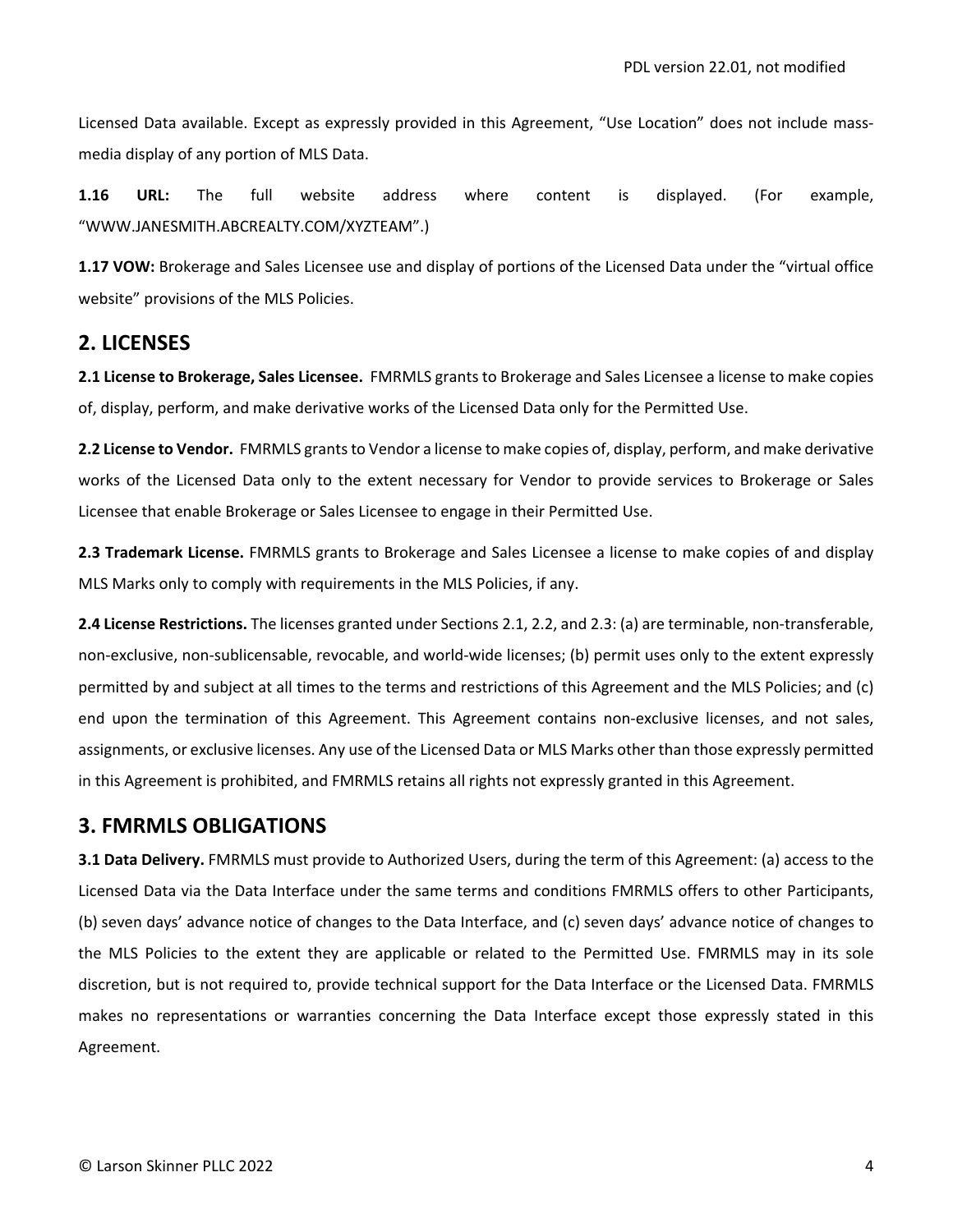**3.2 Changes to MLS Policies.** FMRMLS may modify at any time, in its sole discretion, the Data Interface and MLS Policies.

**3.3 Unavailability of Data.** The Data Interface or access to the Licensed Data may occasionally be unavailable, whether because of technical failures or interruptions, intentional downtime for service or changes to the Data Interface, or otherwise. Any interruption of access to the Data Interface or Licensed Data does not constitute a breach or default by FMRMLS under this Agreement.

**3.4 Third Party Contractors.** FMRMLS may use a third‐party contractor, determined in FMRMLS's sole discretion, to facilitate the Data Interface and any other responsibilities or rights of FMRMLS under this Agreement. Such thirdparty contractors may have additional terms of use that Authorized Users must accept before using the Data Interface.

## **4. AUTHORIZED USERS' OBLIGATIONS**

**4.1 Compliance with MLS Policies.** Each Authorized User must comply with the MLS Policies at all times. In the event of any perceived conflict between the MLS Policies and this Agreement, the MLS Policies govern.

**4.2 Compliance with Law.** Each Authorized User must comply with all laws applicable during the term of this Agreement in performance of their obligations under this Agreement, including the Fair Housing Act (42 U.S.C. §3601 et. seq.), the Americans with Disabilities Act (42 U.S.C. §12101 et. seq.), and data protection laws relating to personally identifiable information ("PII") and data privacy.

**4.3 Use Locations.** Brokerage and Sales Licensee may display or deliver the Licensed Data only to the extent permitted by the MLS Policies and only at the Use Location(s) expressly indicated in the signature block. Vendor may make Licensed Data or the Confidential Information available only on behalf of Brokerage and Sales Licensee and only in a manner consistent with Brokerage's and Sales Licensee's obligations under this Agreement; Vendor must not make any other use of the Licensed Data, whether commercial or personal.

**4.4 Other Display Requirements.** Each Authorized User must ensure that all permitted displays are compliant with the standards of conduct in the MLS Policies and the National Association of REALTORS® Code of Ethics (if it applies to Brokerage). Each Authorized User must prevent any use the Licensed Data in any way that would mislead consumers, including ways that would misrepresent who is the listing Participant or Subscriber.

**4.5 No Access to Third Parties.** No Authorized User may make the Licensed Data, the Confidential Information, or access to the Data Interface available to any third party, including affiliates, franchisors, and subsidiaries, unless expressly authorized to do so under this Agreement.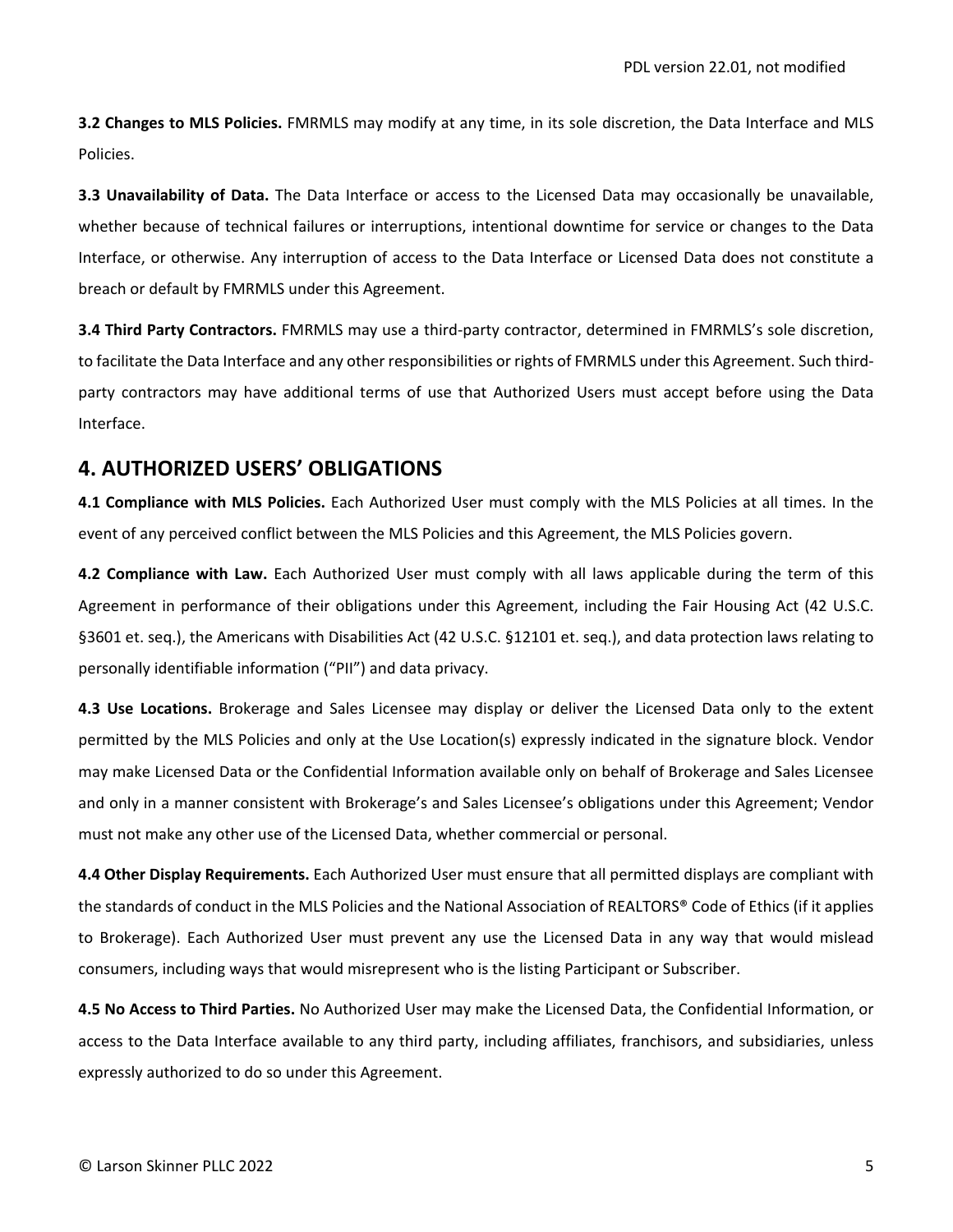**4.6 Licensed Data Ownership.** Brokerage and Sales Licensee acknowledge that ownership and use rights relating to copyrights in the Licensed Data are defined in the MLS Policies or in the terms of separate contracts between FMRMLS and Brokerage, or Sales Licensee, or both. Vendor acknowledges that (as among the parties to this Agreement) Brokerage and FMRMLS possess all right, title, and interest in all copyrights in the Licensed Data. No Authorized User may challenge or take any action inconsistent with FMRMLS's ownership of or rights in the Licensed Data.

**4.7 Warranties and Other Restrictions.** Each Authorized User warrants that (a) its use of the Licensed Data (but not the Licensed Data itself) will not constitute infringement of any intellectual property rights, including copyright, patent, trademark, and trade secret rights, of any third party; (b) other than formatting data to conform to RESO standards or in compliance with MLS Policies, it will not alter any text data fields, alter photos, or remove, conceal, or alter any copyright management information or other proprietary notices contained in the Licensed Data; (c) it will not extract, modify, reverse engineer, or decompile the Licensed Data, except to the extent permitted by this Agreement and the MLS Policies; (d) it will not display, copy, download, sell, resell, use, distribute, or otherwise exploit the Licensed Data, except to the extent permitted by this Agreement and the MLS Policies; and (e) it will not use Licensed Data for any phishing, trolling, or similar activities, or harvest or collect email addresses or other contact information from the Licensed Data to sell, disclose, or otherwise distribute to any third party.

**4.8 Data Access Fees.** Authorized Users must (a) pay the applicable fees, if any, that FMRMLS (or its shareholder associations/MLSs) customarily charges for data access and (b) acknowledge receipt of FMRMLS's current schedule of such fees, if any. FMRMLS may in its sole discretion establish or modify its schedule of fees upon 30 days' written notice to the other parties. Authorized Users are liable for all costs, including reasonable attorney fees, associated with collecting amounts due under this Agreement.

#### **5. BROKERAGE AND SALES LICENSEE OBLIGATIONS**

**5.1 Release of Vendor**. If FMRMLS notifies Brokerage or Sales Licensee of a breach of the MLS Policies or this Agreement and Brokerage or Sales Licensee does not immediately cure the breach, Brokerage and Sales Licensee must hold Vendor harmless from any liability arising from Vendor's cooperation with FMRMLS under Section 6.1.

**5.2 Sales Licensee Access**. Sales Licensee's access to Licensed Data under this Agreement is subject to Brokerage's approval and authorization as described in the signature page.

**5.3 Brokerage engagement with Vendor.** Under this Agreement, Brokerage and Sales Licensee are permitted to work only with the Vendor named in this Agreement. If Brokerage or Sales Licensee chooses to engage a different vendor or additional vendors, Brokerage must enter into another contract with FMRMLS and each such vendor.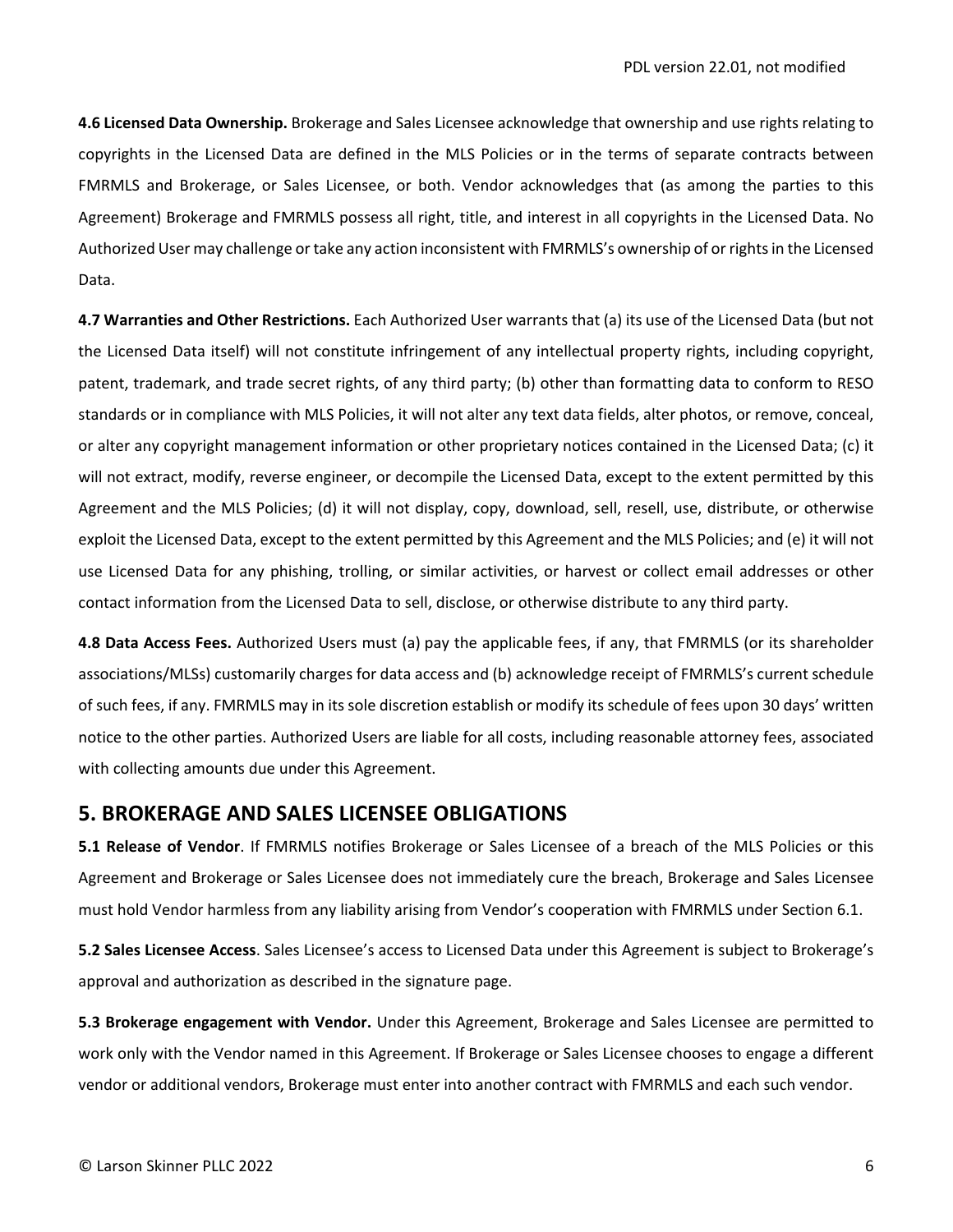**5.4 Brokerage as Surety.** Brokerage is surety for Sales Licensee's and Vendor's obligations under this Agreement.

#### **6. VENDOR OBLIGATIONS**

**6.1 Remedy for Breach.** Vendor must immediately correct any breach of this Agreement or violation of the MLS Policies within its control, whether committed by Brokerage, Sales Licensee, or Vendor, upon notice from FMRMLS.

**6.2 Customer Validation.** Under this Agreement, Vendor is permitted to work only with the Brokerage and Sales Licensee. Vendor must not use data obtained under this Agreement to provide any services to Participants or Subscribers other than Brokerage and the Sales Licensee. **If Vendor provides services to Participants other than Brokerage or to Subscribers affiliated with Brokerage other than the Sales Licensee, Vendor must enter separate** contracts with FMRMLS. Vendor must ascertain, using the Data Interface on a daily basis, that Brokerage remains an eligible Participant and that each Sales Licensee remains affiliated with Brokerage. If Vendor fails to comply with the provisions of this section, FMRMLS may terminate all of Vendor's access to the Licensed Data under this **Agreement and all similar agreements, including those relating to work Vendor is doing for other Participants.**

**6.3 Data Security and Privacy.** Vendor must use industry best practices for firewalls and other network protocols to increase the security of its systems and must employ reasonable physical, technical, and administrative security measures to protect the Confidential Information and prevent unauthorized third‐parties from accessing and using the Confidential Information. Vendor must monitor and test its security protocols from time to time. In the event of a security breach of Vendor's systems or use of the Confidential Information by unauthorized third parties ("Security Event"), Vendor must (i) immediately notify FMRMLS of the Security Event by email or telephone call with receipt confirmed by FMRMLS; (ii) cooperate with FMRMLS at Vendor's expense to stop the Security Event and prevent its reoccurrence; and (iii) indemnify, hold harmless and defend FMRMLS against any loss, damage, claims, liabilities, or expenses, including reasonable attorneys' fees, arising out of or relating to a third party claim or suit arising from the Security Event or any breach by Vendor of its obligations under this section.

**6.4 Reporting.** Vendor must deliver to FMRMLS periodic reports(at intervals FMRMLS indicates by notice to Vendor) or make available to FMRMLS a real‐time interface permitting FMRMLS to determine which Participants and Subscribers are using Vendor's services that incorporate any of the Licensed Data or derivatives of it.

**6.5 Vendor as Surety.** Vendor is surety for Brokerage's and Sales Licensee's obligations to pay fees under Section 4.8.

**6.6 Brokerage as Vendor**. If Brokerage performs its own technical work and there is no Vendor party to this Agreement, then Brokerage is responsible for all Vendor obligations under this Agreement.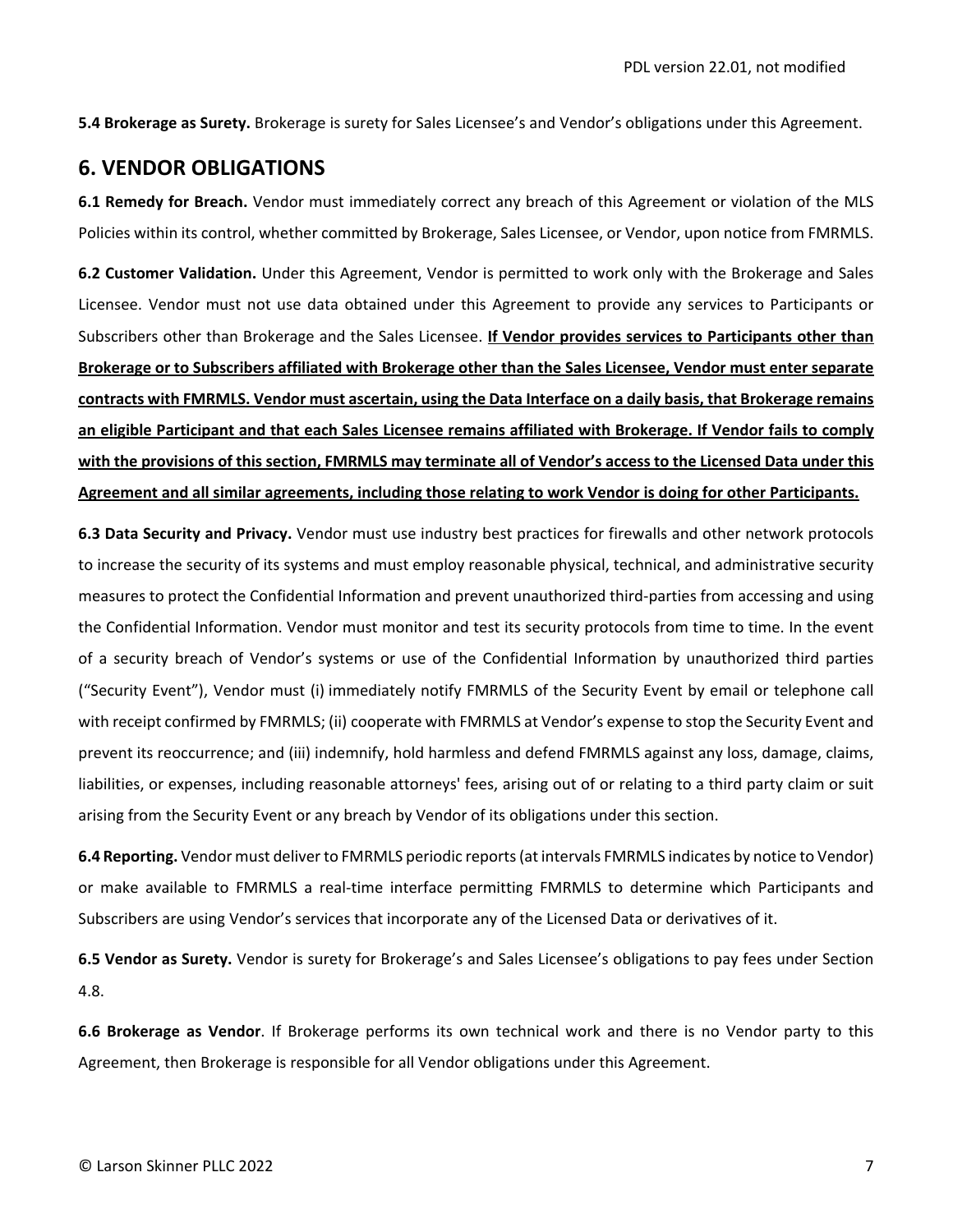## **7. COMPLIANCE REVIEWS & AUDITS**

**7.1 Compliance Reviews.** FMRMLS may in its reasonable discretion conduct periodic compliance reviews of Brokerage's, Sales Licensee's, and Vendor's use of the Licensed Data under this Agreement. Any Authorized User that receives a compliance inquiry from FMRMLS must respond within 72 hours.

**7.2 Audits**. FMRMLS may, or at its option may engage an independent third party to, review, inspect, and test the books, records, equipment, and facilities of Authorized Users to the extent reasonably necessary to ascertain Brokerage's, Sales Licensee's, and Vendor's compliance with this Agreement ("Audit"). FMRMLS may conduct an Audit upon any notice reasonable under the circumstances. FMRMLS may require an Audit of the Permitted Use before the Authorized Users release it for access by any of their customers. Audit activities may include, without limitation, obtaining full access to Brokerage's, Sales Licensee's, and Vendor's Use Locations and systems to ensure that Licensed Data is displayed in accordance with the MLS Policies; using all features available to end-users of Brokerage's, Sales Licensee's, and Vendor's systems that employ the Licensed Data; and posing as end users to register and test services Authorized Users make available to consumers using the Licensed Data. FMRMLS must pay the costs it incurs, and the out‐of‐pocket costs Authorized Users incur, as part of any Audit; provided, however, Brokerage or Sales Licensee are liable for all costs of any Audit that discloses that any Authorized User has breached this Agreement.

## **8. CONFIDENTIAL INFORMATION**

**8.1 Standard of Care.** The parties must protect the Confidential Information with the same degree of care they take to protect their own sensitive business information of like kind, but in no event less than reasonable care. A party may disclose Confidential Information to the extent required by law or a court order; provided, however, that the disclosing party makes commercially reasonable efforts to notify the others in writing in advance of disclosure.

**8.2 Return of Confidential Information.** Within five days after termination of this Agreement, the receiving party must return to the disclosing party all Confidential Information of the disclosing party. The receiving party must also erase or destroy Confidential Information stored in digital, cloud, or other computer storage format. An officer of the receiving party must certify in writing that all materials have been returned or destroyed.

## **9. TERM AND TERMINATION**

**9.1 Term.** The term of this Agreement begins on the date that FMRMLS signs it and continues until terminated.

**9.2 Termination.** This Agreement terminates upon the occurrence of any of the following events: (a) immediately upon termination of Brokerage's privileges as a Participant in FMRMLS; (b) 30 days after any party's notice to the others of its intent to terminate; (c) 10 days after any party's notice to another that the other has breached this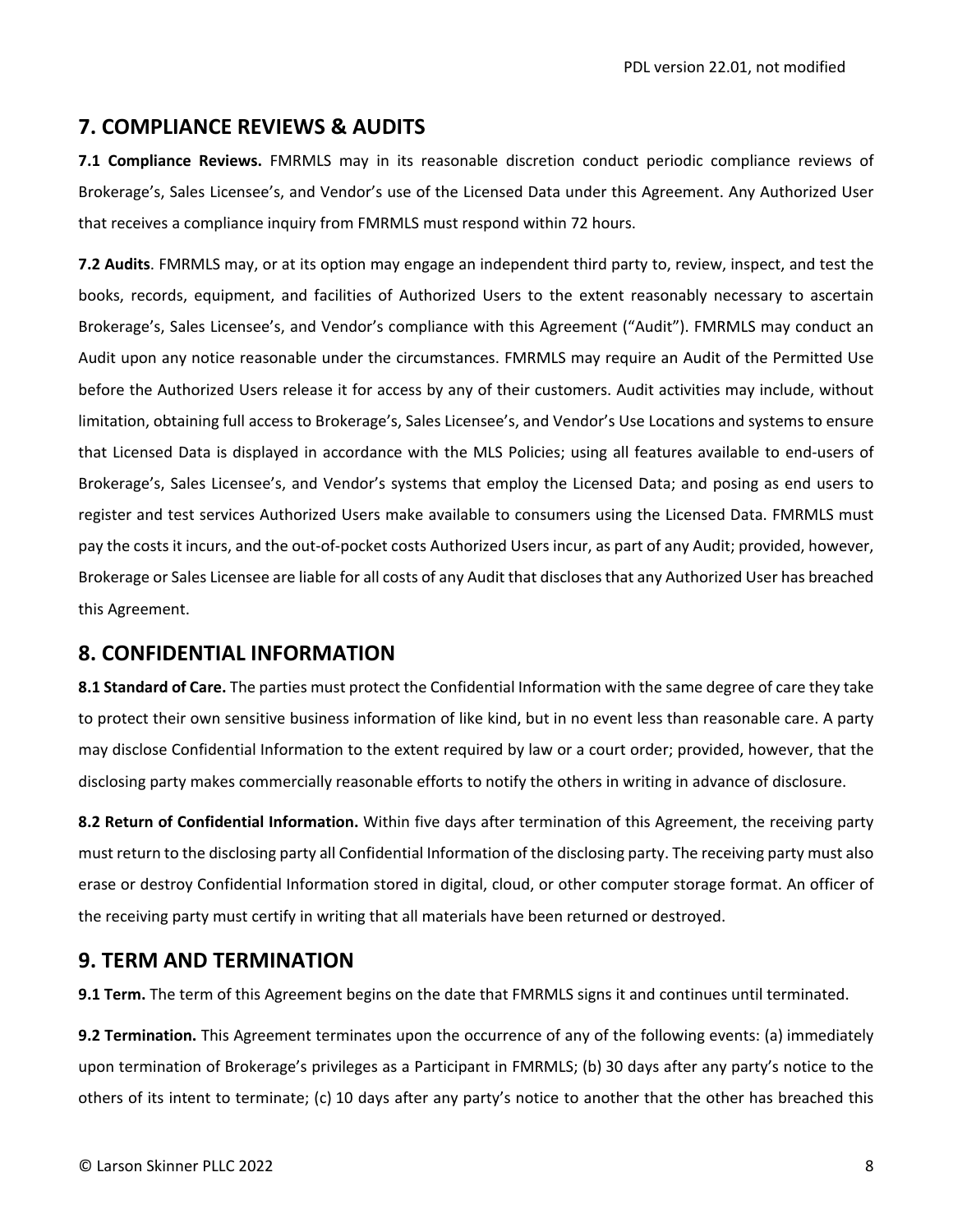Agreement, provided the breach remains uncured; (d) immediately upon any party's notice to another that the other has breached this Agreement, provided the breach is not susceptible to cure, is one of a pattern of repeated breaches, or has caused the party giving notice irreparable harm; (e) immediately upon Brokerage's notice to Vendor that Vendor is no longer designated to provide services to Brokerage; (f) with regard to any Sales Licensee, immediately upon any event that results in the Sales Licensee no longer being affiliated with Brokerage; and (g) as provided in Section 13.2.

**9.3 Reinstatement.** If Brokerage's privileges as a Participant (or Sales Licensee's privileges of affiliation with Brokerage or as a Subscriber) are suspended while this Agreement isin effect, and FMRMLS subsequently reinstates those privileges, this Agreement will automatically be reinstated if FMRMLS resumes its obligations under Section 3.1.

**9.4 Suspension.** If any Authorized User breaches this Agreement and entitles FMRMLS to terminate under Section 9.2, FMRMLS may in its sole discretion suspend its performance instead of terminating this Agreement. Additionally, FMRMLS may suspend its performance under this Agreement if any Authorized User causes unreasonable demands on FMRMLS servers or Data Interface, as determined in FMRMLS's sole discretion. FMRMLS may make this election by notice to the other parties within three days after the initiation of the suspension. Each Authorized User's obligations under this Agreement continue during any period of suspension.

**9.5 Post‐termination Obligations.** In the event of any termination of this Agreement, each Authorized User must delete the Licensed Data and any derivative works based on it (except the portions of it relating to Brokerage's own listings). In the event of any suspension of this Agreement, no Authorized User may make any further use of the Licensed Data or any derivative works based on it (except the portions of it relating to Brokerage's own listings) until and unless Brokerage's or Sales Licensee's rights under this Agreement are restored.

## **10. DISCLAIMERS AND LIMITS ON LIABILITY**

**10.1 DISCLAIMERS.** EACH AUTHORIZED USER ACKNOWLEDGES THAT FMRMLS PROVIDES THE LICENSED DATA ON AN "AS‐IS," "AS‐AVAILABLE" BASIS, WITHOUT REPRESENTATIONS OR WARRANTIES OF ANY KIND, EITHER EXPRESS OR IMPLIED, INCLUDING WARRANTY OF TITLE, NON‐INFRINGEMENT, AND ACCURACY.

**10.2 LIMITATION OF LIABILITY.** IN NO EVENT WILL FMRMLS BE LIABLE TO ANY AUTHORIZED USER FOR ANY INDIRECT, INCIDENTAL, CONSEQUENTIAL, SPECIAL, OR PUNITIVE DAMAGES (EVEN IF FMRMLS HAS BEEN ADVISED OF THE POSSIBILITY OF SUCH DAMAGES); OR LOST PROFITS ARISING FROM THIS AGREEMENT OR ANY BREACH OF IT. IN NO EVENT WILL FMRMLS BE LIABLE TO ANY AUTHORIZED USER FOR ANY AMOUNT IN EXCESS OF THE GREATER OF (A) THE FEES THAT AUTHORIZED USER HAS PAID FMRMLS, IF ANY, IN THE YEAR IMMEDIATELY PRECEDING THE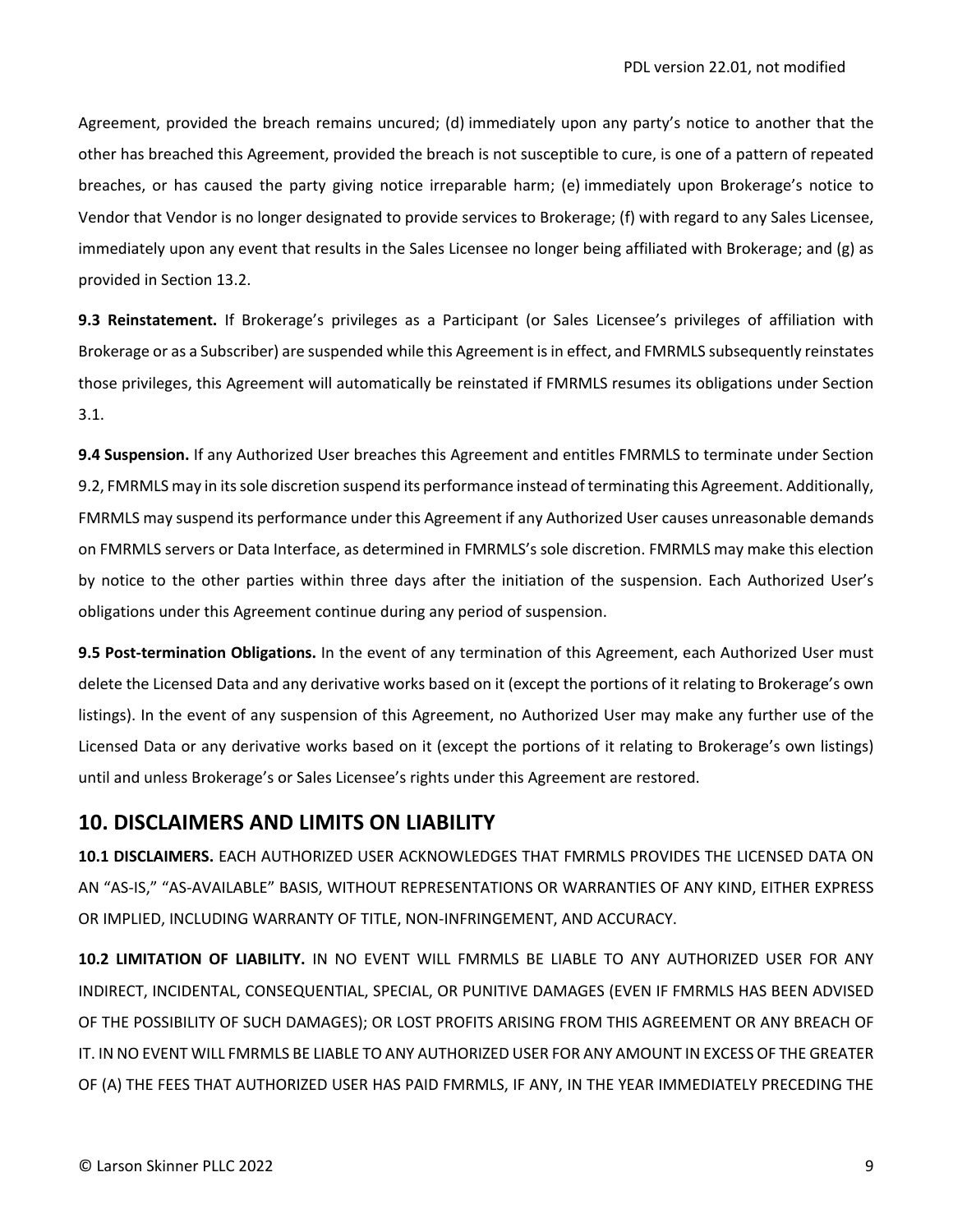FIRST EVENT GIVING RISE TO ANY CLAIM FOR DAMAGES; OR (B) \$100. FMRMLS WILL NOT BE LIABLE TO ANY AUTHORIZED USER FOR ANY CLAIM ARISING FROM INACCURACIES IN THE LICENSED DATA, ANY FAILURE TO UPDATE THE LICENSED DATA PROMPTLY, OR THE LICENSED DATA'S INADEQUACY FOR ANY PARTICULAR USE, WHETHER PERSONAL OR COMMERCIAL. FMRMLS MAKES NO WARRANTY, INCLUDING THOSE REGARDING TITLE, AVAILABILITY, OR NON‐INFRINGEMENT, REGARDING TRADEMARKS LICENSED UNDER THIS AGREEMENT, IF ANY.

#### **11. INDEMNIFICATION**

**11.1 General indemnification.** Subject to Section 10.2, if a party breaches any provision of this Agreement, that party (the Indemnifying Party) must indemnify the other parties, their subsidiaries and affiliated companies, and all their respective employees, directors, agents, and authorized successors and assigns (the Indemnified Parties), against any losses, damages, and costs (including reasonable attorneys' fees) arising from each claim of any third party resulting from the breach.

**11.2 Vendor indemnification.** Vendor indemnifies FMRMLS, Brokerage, Sales Licensee, and customers of FMRMLS, Brokerage, or Sales Licensee, to whom Vendor provides a product or service using Licensed Data against any losses, damages, and costs (including reasonable attorneys' fees) arising from any third-party claim that Vendor's product or service infringes the third‐party's intellectual property rights, including copyright, patent, trademark, and trade secret rights (but excluding any claims that are based on the Licensed Data itself causing the infringement).

**11.3 Indemnification process.** The Indemnified Parties must (a) promptly notify the Indemnifying Party of any claim and give the Indemnifying Party the opportunity to defend or negotiate a settlement of any such claim at the Indemnifying Party's expense, and (b) cooperate fully with the Indemnifying Party, at the Indemnifying Party's expense, in defending or settling any claim. The Indemnified Parties are entitled to engage their own local counsel at the Indemnifying Party's expense.

#### **12. REMEDIES AND DISPUTES**

**12.1 Applicable law and venue**. This Agreement is governed by and interpreted according to the laws of the State of North Dakota, without regard to its conflicts and choice of law provisions. Any proceeding arising under this Agreement, including motions for injunctive relief, arbitration, or litigation, shall take place in Cass County, North Dakota.

**12.2 Injunctive relief**. Because of the unique nature of the Licensed Data and Confidential Information, each Authorized User acknowledges that FMRMLS would suffer irreparable harm if any of them breaches or threatens to breach its obligations under this Agreement, and that monetary damages would be inadequate to compensate FMRMLS for a breach. FMRMLS is therefore entitled, in addition to all other forms of relief, to seek injunctive relief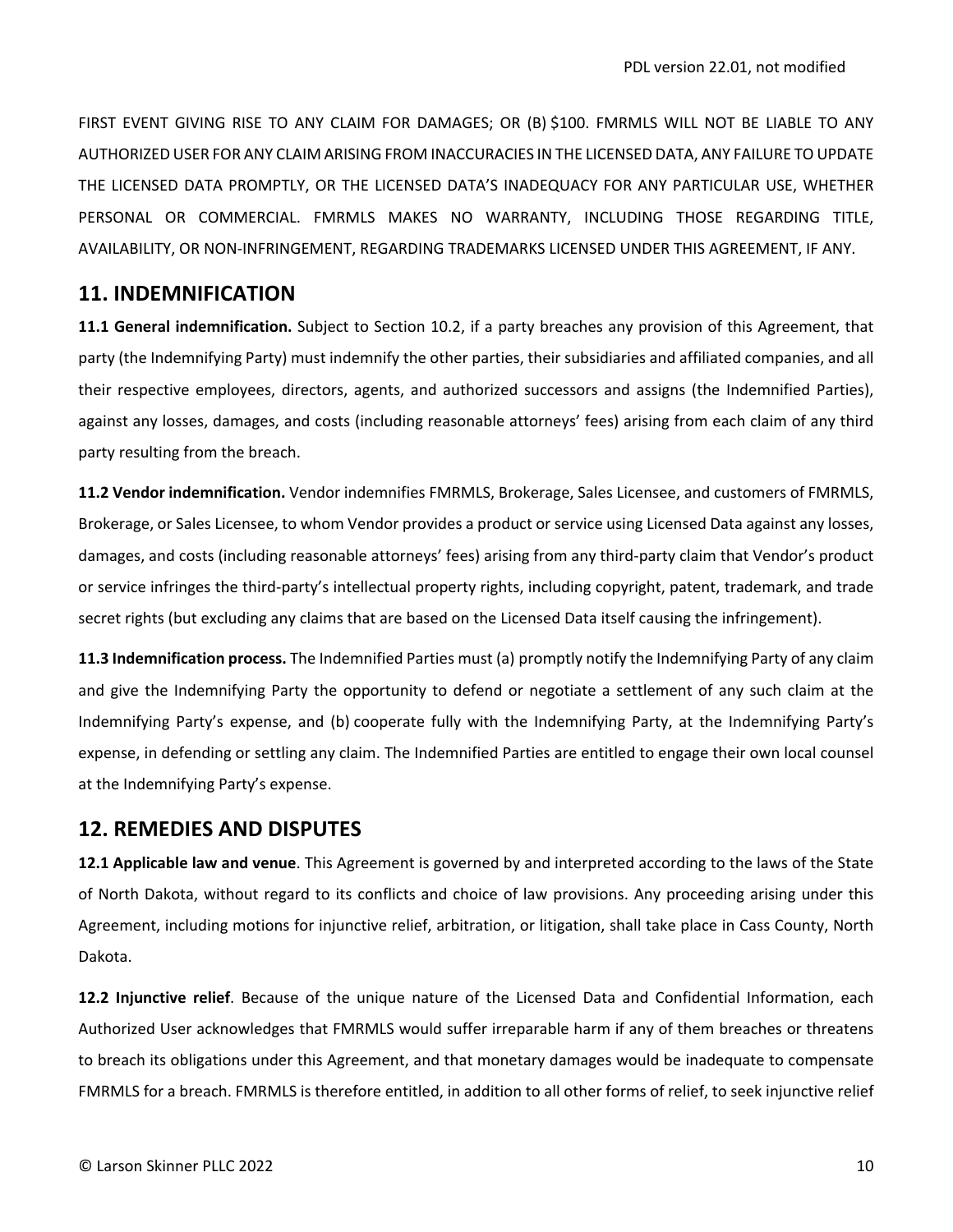to restrain any threatened, continuing, or further breach by any Authorized User, without showing or proving any actual damages sustained by FMRMLS and without posting any bond.

**12.3 Liquidated damages**. Each Authorized User acknowledges that damages suffered by FMRMLS from an unauthorized third party's access to the Licensed Data as a result of disclosure of any passwords or an unauthorized disclosure of the Licensed Data to a third party would be speculative and difficult to quantify. Accordingly, if any Authorized User or its employees, agents, or contractors, disclose any password to access the Licensed Data or disclose the Licensed Data itself to any unauthorized third party, regardless of whether such disclosure is intentional or negligent, the Authorized Users are liable to FMRMLS for liquidated damages in the amount of \$5,000 for each such disclosure and for termination of this Agreement. Liability of Authorized Users under this section is joint and several. The provisions of this section are a material inducement to FMRMLS to enter into this Agreement.

**12.4 Dispute resolution**. The provisions of this section do not prevent FMRMLS from exercising any of its rights under Section 12.2. Non‐binding mediation in good faith is a condition precedent to asserting any claim, whether in arbitration or the courts, under this Agreement. If FMRMLS claims that any Authorized User has violated the MLS Policies, FMRMLS may, at its option, resolve such a claim according to the disciplinary procedures set out in the MLS Policies, provided FMRMLS does not also base an arbitration claim or lawsuit that any Authorized User has breached this Agreement on the same facts. Except as set forth in the preceding sentence, the parties must submit any controversy or claim arising out of or relating to this Agreement, or the breach thereof, to arbitration administered by the American Arbitration Association under its Commercial Arbitration Rules, including its Optional Rules for Emergency Measures of Protection. Any party may enter judgment on the award rendered by the arbitrator(s) in any court having jurisdiction.

**12.5 Attorney's fees.** If any party prevails in an action or proceeding to enforce or interpret this Agreement or any provision of it, it is entitled to reasonable attorney's fees and costs for the legal action.

#### **13. GENERAL PROVISIONS**

**13.1 Notice.** All notices given under this Agreement must be mailed or electronically mailed to the parties at their respective addresses provided in the signature block or another address of which any party may advise the others in writing during the term of this Agreement; and are effective the earlier of the date of receipt or three days after mailing or other transmission. Each Authorized User must notify FMRMLS within five business days of any change to the information relating to it in this Agreement, including change of its corporate name or address.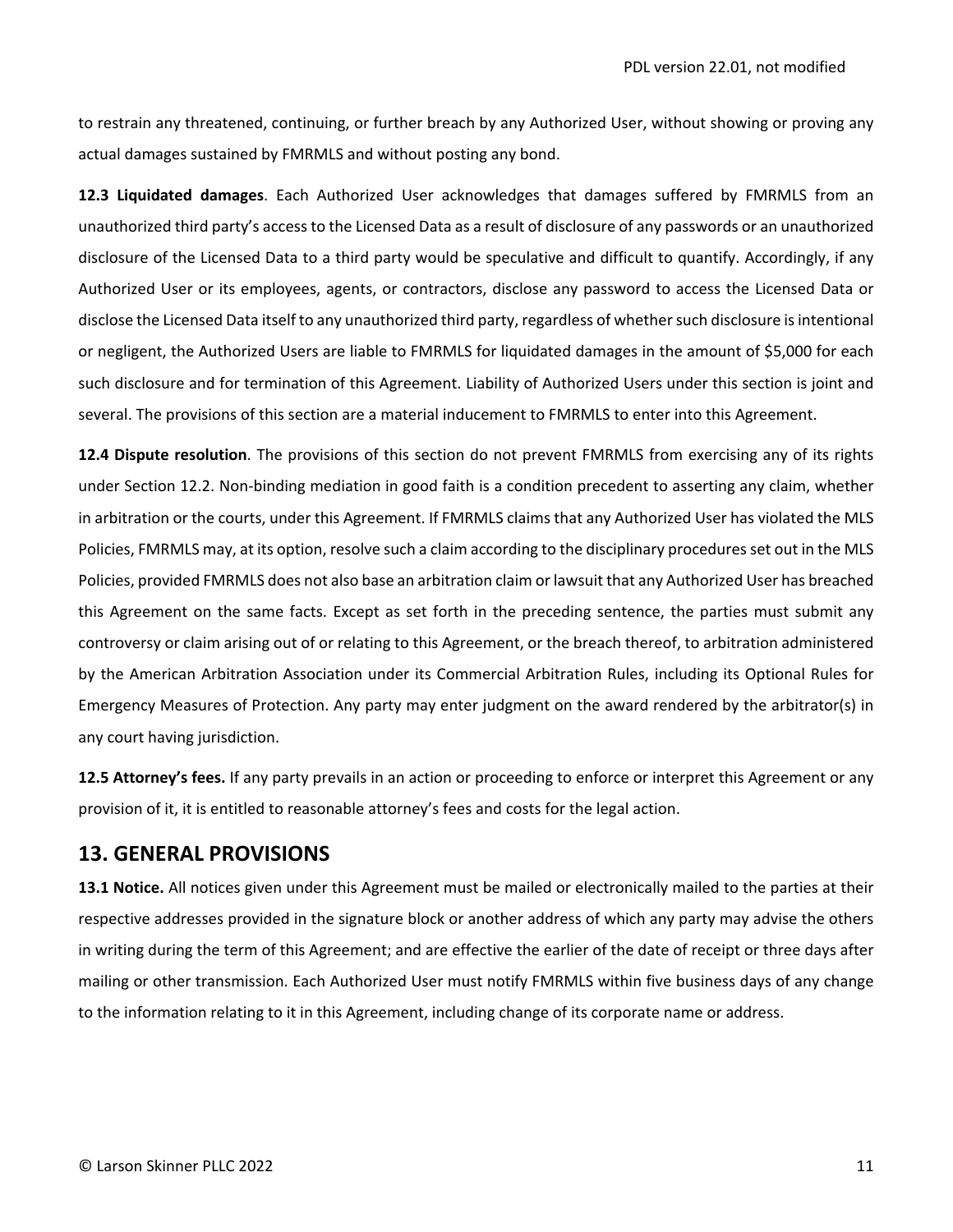**13.2 Assignment**. No Authorized User may assign or otherwise transfer any of its rights or obligations under this Agreement to any other party. Any purported assignment or delegation by any Authorized User in contravention of this section is null and void and immediately causes this Agreement to terminate.

**13.3 Relationship of the Parties**. The parties to this Agreement are independent contractors. No party may be deemed to be the agent, partner, joint venturer, franchisor or franchisee, or employee of FMRMLS or have any authority to make any agreements or representations on the behalf of FMRMLS. Each party is solely responsible for the payment of compensation, insurance, and taxes of its own employees.

**13.4 Survival of Obligations**. The following Sections will survive termination, expiration, or suspension of this Agreement in perpetuity: Section 1 Definitions, Section 4.6 License Data Ownership, 4.7 Warranties and Other Restrictions, 4.8 Data Access Fees, Section 5.1 Release of Vendor, Section 5.4 Brokerage as Surety, 6.2 Customer Validation, Section 6.4 Vendor as Surety, Section 8 Confidential Information, Section 9.5 Post‐termination Obligations, Section 10 Disclaimers and Limits on Liability, Section 11 Indemnification, Section 12 Remedies and Disputes, and Section 13 General Provisions.

**13.5 No Waiver**. No waiver or modification of this Agreement or any of its terms is valid or enforceable unless reduced to writing and signed by the party who is alleged to have waived its rights or to have agreed to a modification.

**13.6 Severability.** Each provision of this Agreement is severable from the whole, and if one provision is declared invalid, the other provisions remain in full force and effect. If any provision of this Agreement is held invalid or unenforceable by a court having jurisdiction over the parties, this Agreement will be reformed so that the invalid or unenforceable provision is replaced, if possible, with a valid provision that most closely approximates the intent and economic effect of the invalid provision.

**13.7 Amendments**. FMRMLS may amend this Agreement by providing 30 days' advance notice of the amendment to Brokerage and Vendor. Brokerage's, Sales Licensee's, or Vendor's use of the Data Interface or the Licensed Data after the expiration of the 30‐day notice period serves as the assent of all Authorized Users to the Agreement as amended. Each Authorized User makes each other Authorized User its agent for purposes of assenting to amendments under this section. Sales Licensee expressly consents to FMRMLS making communications and notices under this Agreement to Brokerage only. Brokerage must provide its Sales Licensee notice of any amendments provided to Brokerage under this section.

**13.8 Entire Agreement**. Subject to MLS Policies, this Agreement contains the full and complete understanding of the parties regarding the subject matter of this Agreement and supersedes all prior representations and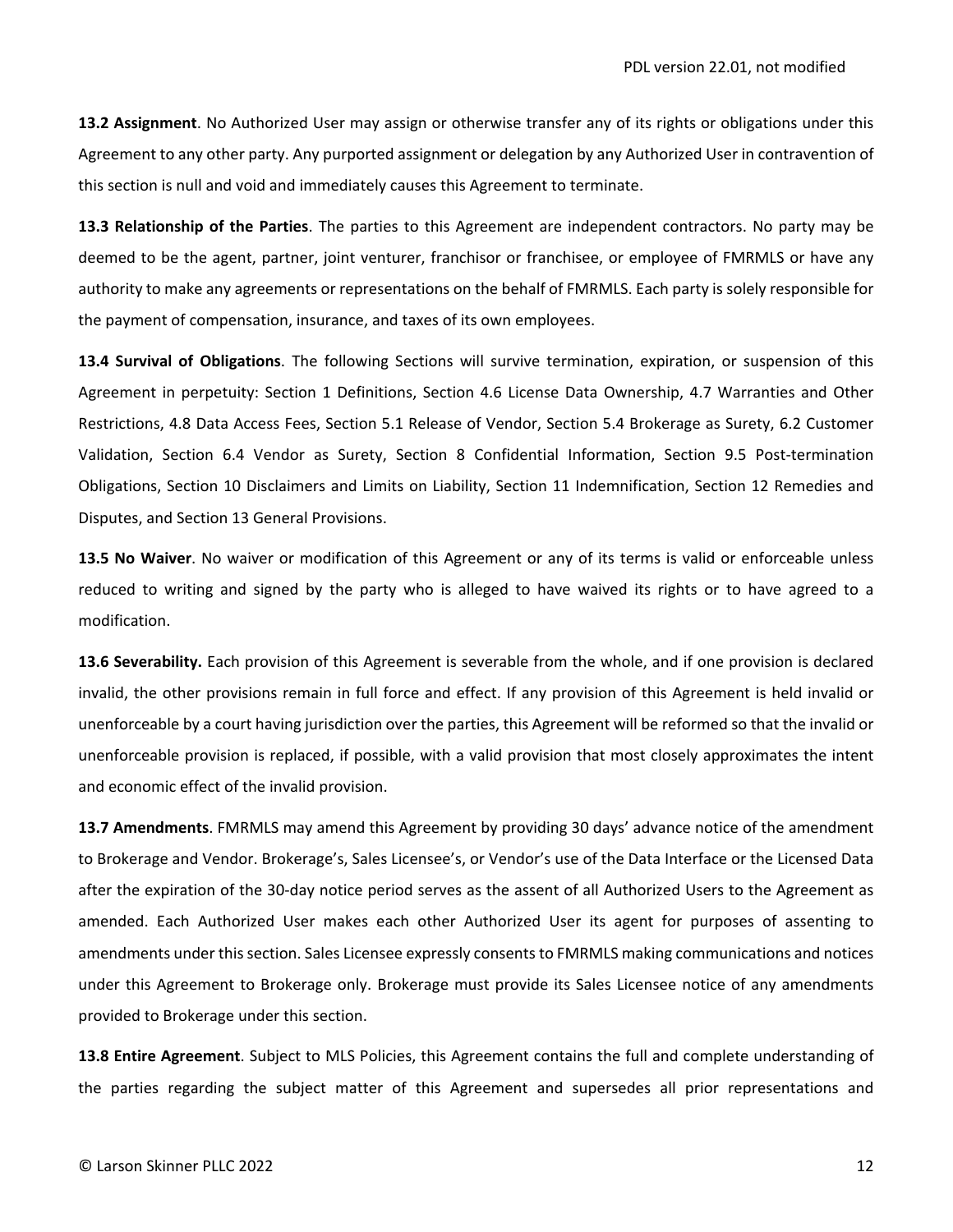understandings, whether oral or written, relating to the same. In the event of any dispute regarding the interpretation of the terms of this Agreement, it will not be construed for or against any party on the grounds that the Agreement was prepared by any one of the parties.

**13.9 Execution**. This Agreement may be executed in two or more counterparts, each of which constitutes an original Agreement, but all of which together constitute one and the same executed agreement. This Agreement may be electronically signed, and any electronic signatures appearing on this Agreement are the same as handwritten signatures for the purposes of validity, enforceability, and admissibility.

[end of agreement]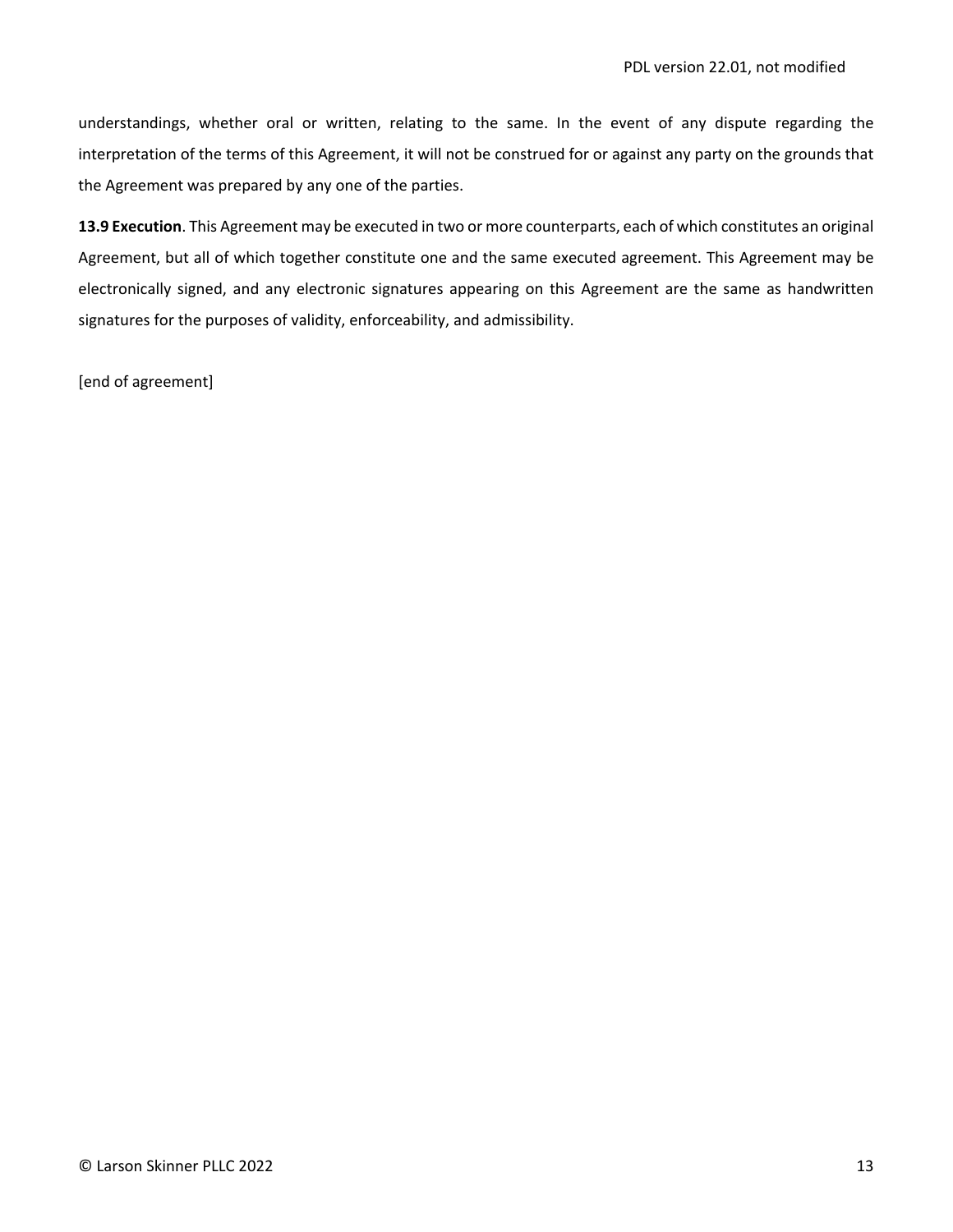## **Signature Page**

| <b>BROKERAGE</b>                |                                                                                   |
|---------------------------------|-----------------------------------------------------------------------------------|
| Brokerage Name (including legal |                                                                                   |
| name and DBA, if applicable):   |                                                                                   |
| $MLS$ ID#:                      |                                                                                   |
| Signature:                      |                                                                                   |
| Name/Title:                     |                                                                                   |
| Date:                           |                                                                                   |
| Sales Licensee authorization    | $\Box$ No Sales Licensees at this time.                                           |
| election (check one):           | $\Box$ Only the Sales Licensees specified in Exhibit A or an Addendum executed by |
|                                 | Brokerage and Sales Licensee are authorized by Brokerage                          |
|                                 | $\Box$ All Sales Licensees affiliated with Brokerage; Brokerage does not need to  |
|                                 | also sign each Exhibit A or Addendum that Sales Licensee signs                    |

| <b>PERMITTED USE</b> |                                                                              |                              |  |
|----------------------|------------------------------------------------------------------------------|------------------------------|--|
|                      | This Agreement is for the following Permitted Use(s) (check all that apply): |                              |  |
| П                    | <b>IDX</b>                                                                   | <b>LIST USE LOCATION(S):</b> |  |
| П                    | <b>VOW</b>                                                                   | <b>LIST USE LOCATION(S):</b> |  |
| $\Box$               | <b>Brokerage Valuation</b>                                                   | <b>LIST USE LOCATION(S):</b> |  |
| П                    | <b>Brokerage BBO</b>                                                         |                              |  |
| $\Box$               | Participant Data Return                                                      |                              |  |

| <b>VENDOR</b> |  |  |
|---------------|--|--|
| Vendor Name:  |  |  |
| Signature:    |  |  |
| Name/Title:   |  |  |
| Date:         |  |  |

| <b>FMRMLS</b>                       |                                                   |  |  |
|-------------------------------------|---------------------------------------------------|--|--|
| MLS Name:                           | Fargo-Moorhead Area Association of REALTORS® RMLS |  |  |
| Signature:                          |                                                   |  |  |
| Name/Title:                         |                                                   |  |  |
| <b>Effective Date of Agreement:</b> |                                                   |  |  |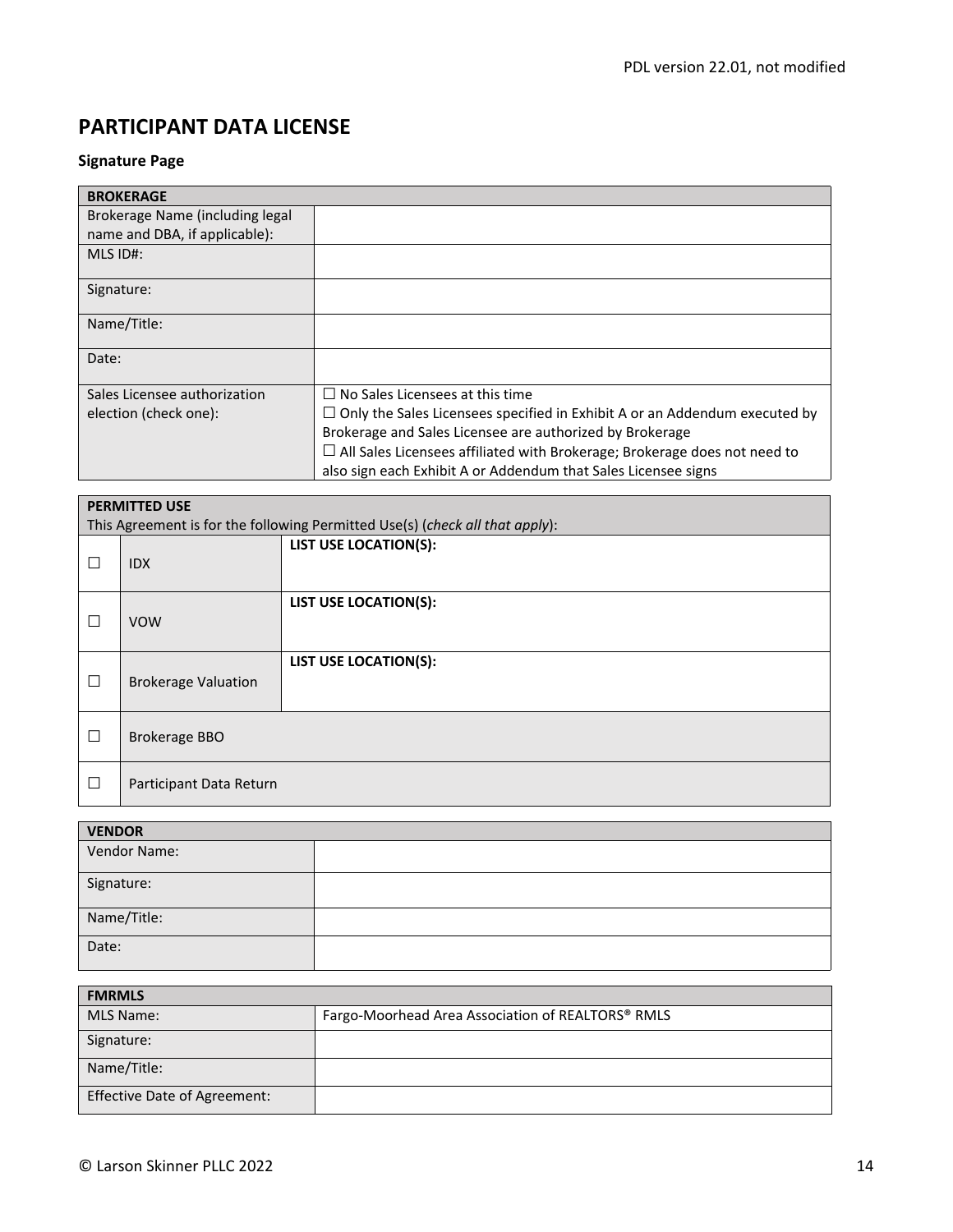# **Contact information**

| <b>FMRMLS</b> contacts         |                                                                        |  |  |
|--------------------------------|------------------------------------------------------------------------|--|--|
| For official contract notices: | (To send notices of breach, termination, etc.)                         |  |  |
| Name:                          |                                                                        |  |  |
| Phone:                         |                                                                        |  |  |
| Email:                         |                                                                        |  |  |
| For all technical matters:     | (To contact regarding data feed credentials and data access concerns.) |  |  |
| Name:                          |                                                                        |  |  |
| Phone:                         |                                                                        |  |  |
| Email:                         |                                                                        |  |  |

| <b>BROKERAGE contacts</b>      |                                                                    |  |  |
|--------------------------------|--------------------------------------------------------------------|--|--|
| For official contract notices: | (To send notices of amendments, breach, termination, etc.)         |  |  |
| Name:                          |                                                                    |  |  |
| Phone:                         |                                                                    |  |  |
| Email:                         |                                                                    |  |  |
| For all technical matters:     | (To contact regarding data feed credentials, display issues, etc.) |  |  |
| Name:                          |                                                                    |  |  |
| Phone:                         |                                                                    |  |  |
| Email:                         |                                                                    |  |  |
| Billing contact name/email:    |                                                                    |  |  |

| <b>VENDOR contacts</b>         |                                                                    |  |  |
|--------------------------------|--------------------------------------------------------------------|--|--|
| For official contract notices: | (To send notices of amendments, breach, termination, etc.)         |  |  |
| Name:                          |                                                                    |  |  |
| Phone:                         |                                                                    |  |  |
| Email:                         |                                                                    |  |  |
| For all technical matters:     | (To contact regarding data feed credentials, display issues, etc.) |  |  |
| Name:                          |                                                                    |  |  |
| Phone:                         |                                                                    |  |  |
| Email:                         |                                                                    |  |  |
| Billing contact name/email:    |                                                                    |  |  |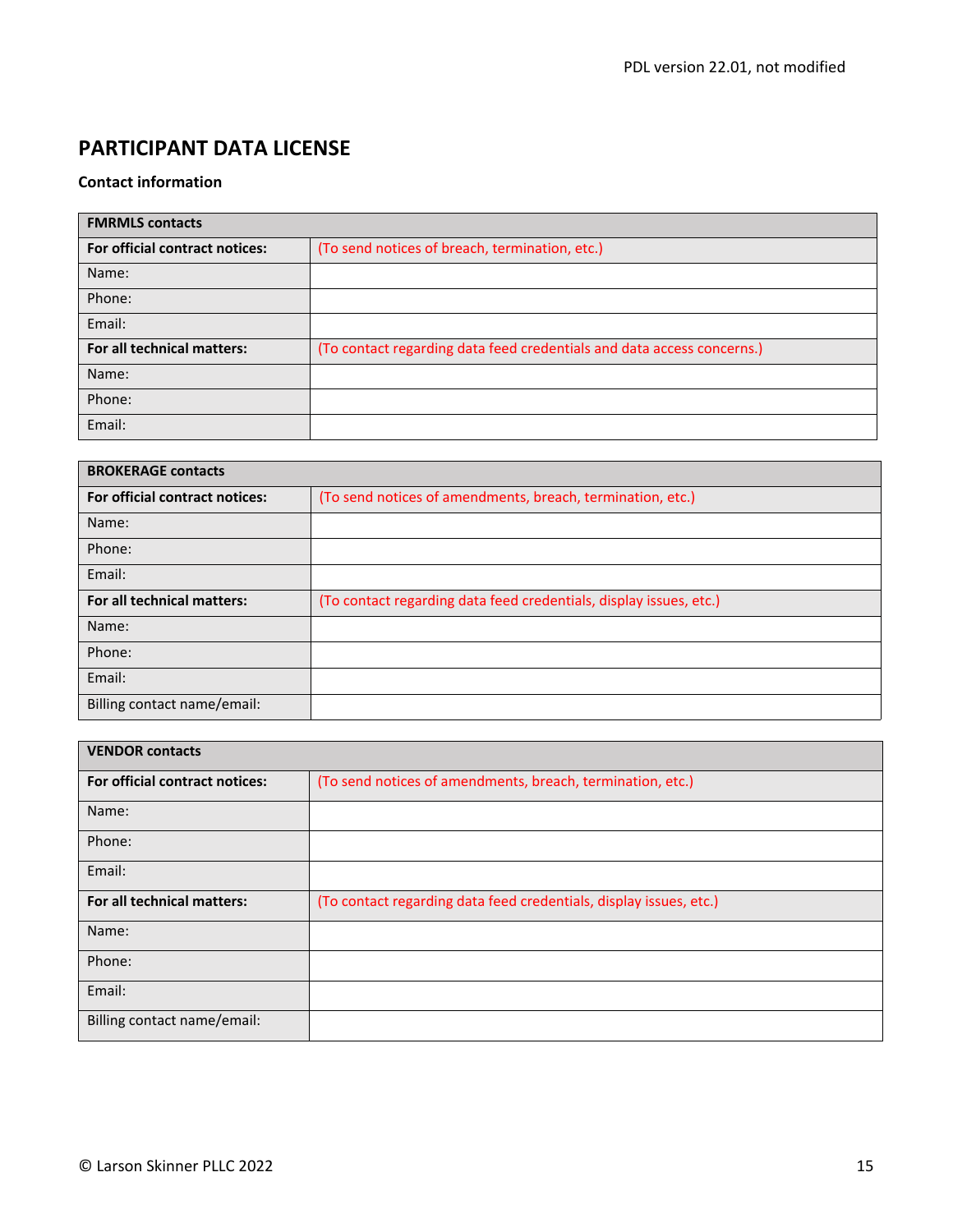**Exhibit A – Specified Sales Licensee**

\_\_\_\_\_\_\_\_\_\_\_\_\_\_\_\_\_\_\_\_\_\_\_\_\_\_\_\_ (Brokerage name) authorizes each Sales Licensee listed below to work with

\_\_\_\_\_\_\_\_\_\_\_\_\_\_\_\_\_\_\_\_\_\_\_\_\_\_\_\_ (Vendor name) for the Permitted Use selected below.

| Signature | <b>Printed Name, Title</b> | Date |
|-----------|----------------------------|------|

Each Sales Licensee is identified by name here, and each must sign this Agreement. Each Sales Licensee listed here agrees to the terms and conditions of the Participant Data License and consents to FMRMLS making communications and notices under this Agreement to Brokerage only. (Attach additional pages if necessary.)

| <b>Sales Licensee Name</b> | Signature | <b>Use Location</b> | <b>Permitted Use (check all</b> |
|----------------------------|-----------|---------------------|---------------------------------|
|                            |           |                     | that apply)                     |
|                            |           |                     | $\triangle$ IDX                 |
|                            |           |                     | $\triangle$ VOW                 |
|                            |           |                     | ◆ Brokerage Valuation           |
|                            |           |                     | $\triangle$ IDX                 |
|                            |           |                     | $\triangle$ VOW                 |
|                            |           |                     | ◆ Brokerage Valuation           |
|                            |           |                     | $\triangle$ IDX                 |
|                            |           |                     | $\blacklozenge$ vow             |
|                            |           |                     | ◆ Brokerage Valuation           |
|                            |           |                     | $\triangle$ IDX                 |
|                            |           |                     | $\blacklozenge$ vow             |
|                            |           |                     | ◆ Brokerage Valuation           |
|                            |           |                     | $\triangle$ IDX                 |
|                            |           |                     | $\triangle$ VOW                 |
|                            |           |                     | ◆ Brokerage Valuation           |
|                            |           |                     | $\triangle$ IDX                 |
|                            |           |                     | $\triangle$ VOW                 |
|                            |           |                     | ◆ Brokerage Valuation           |
|                            |           |                     | $\triangle$ IDX                 |
|                            |           |                     | $\blacklozenge$ vow             |
|                            |           |                     | ◆ Brokerage Valuation           |
|                            |           |                     | $\triangle$ IDX                 |
|                            |           |                     | $\blacklozenge$ vow             |
|                            |           |                     | ◆ Brokerage Valuation           |
|                            |           |                     | $\triangle$ IDX                 |
|                            |           |                     | $\triangle$ VOW                 |
|                            |           |                     | ◆ Brokerage Valuation           |
|                            |           |                     | $\triangle$ IDX                 |
|                            |           |                     | $\triangle$ VOW                 |
|                            |           |                     | ◆ Brokerage Valuation           |
|                            |           |                     | $\triangle$ IDX                 |
|                            |           |                     | $\blacklozenge$ vow             |